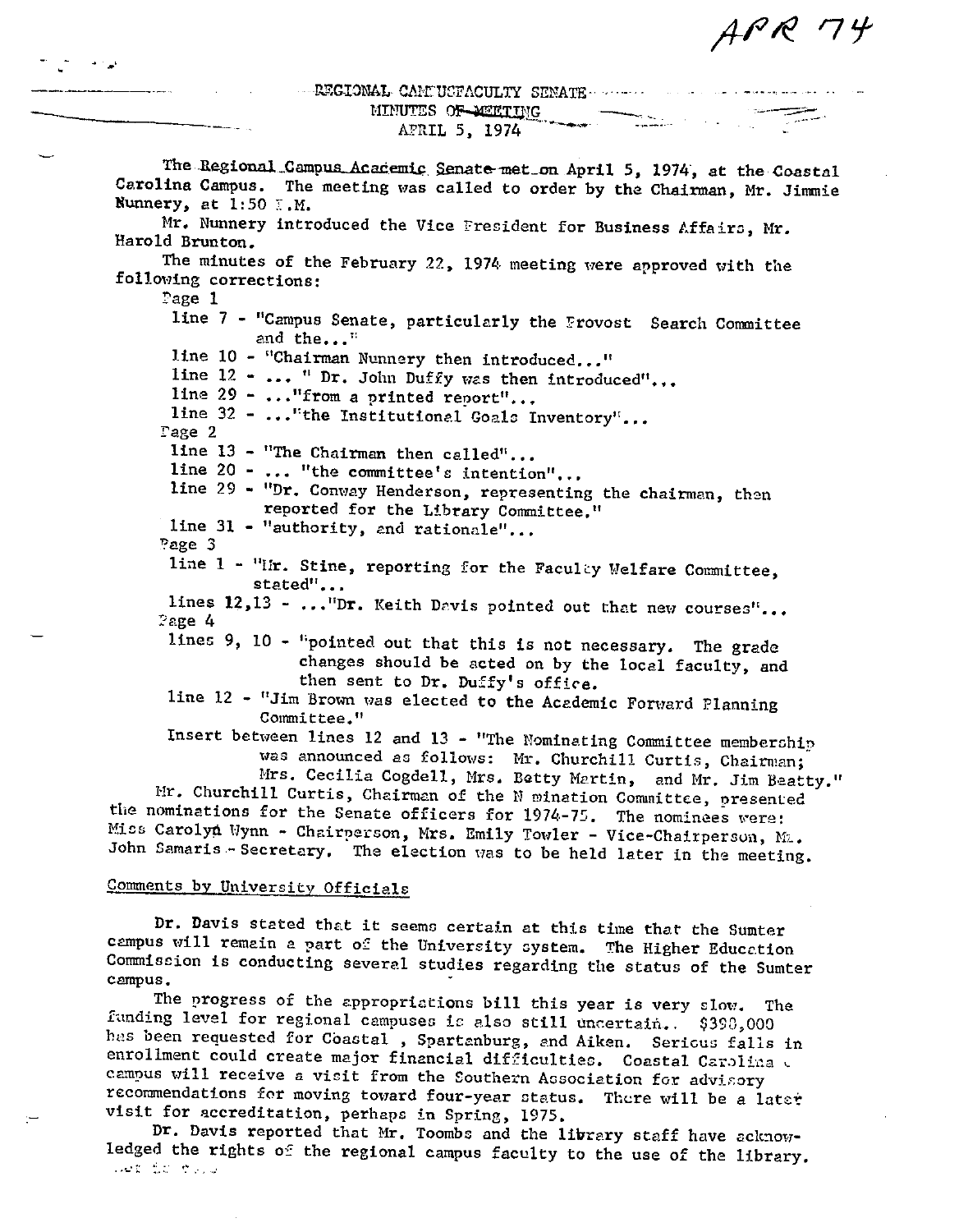There is some difficulty regarding identification for regional campus faculty. This problem should be solved by using the same identification cards as the main campus faculty. The length of time for checking out books, however, will not be indefinite.

Mr. Churchill Curtis reported that regional campus students are still experiencing refusel of service at the main campus library.

Dr. Brasington announced the schedule of activities for the weekend. Mr. Nunnery introduced Vice Tresident Brunton who spoke to the Senate about the federal and state controls in the future of higher education. He announced that Dr. Jones has again requested that funding for regional campuses be the same as that for four-year state colleges. He also stated that in the current budget request before the legislature faculty salary increases had been projected on the basis of recommendations by a conculting firm. He explained that the cost-of-living raises recommended were reported in November.

### Reports from Standing Committees

Courses and Curriculum Committee - Dr. James Brown reported that the consensus among regional campus faculty regarding the grading system was that greater delineation was desirable, such as that provided in the  $A$ ,  $B$ , C, D, NC cystem with the additional possibility of pluses and minuses. Recommendations will be forwarded to the Columbia committee studying the grading system.

, Library Committee - Mr. Andrew Crosland stated that the committee had no information to report to the Senate at the present time.

Faculty Welfare Committee - Mr. John Stine, secretary for the committee, presented the following motion:

That minimum annual faculty salary raises based on the costof-living index furnished by the federal government be given to those faculty members whose duties have not changed and that additional sums be considered for merit raises. The committee also recommends that the legislative liaison officer of the University of South Carolina convey this motion to the Education Committee and the Ways and Means Committee of the state legislature. The motion passed.

The Welfare Committee recommended that the names of the present nominating committee be included in the minutes and that the names of future nominating committees be included in the minutes. The committee also requested that the agenda for senate meetings be mailed earlier. Dr. W. R. Allen requested that all members of the Senate be provided with a list of all senators and that the chairman of each deldgation be indicated.

# Special Committee Reports

Columbia Courses and Curriculum Committee - Dr. Brown reported that new courses and course changes will be sent to the Columbia faculty for action.

There were no reports from the Library and Faculty Welfare Committees, neither of wh h had met.

Forward Planning Committee - Dr. Brown stated that reports will be made in the near future regarding the structure and organization of the regional campuses and suggestions for improvement.

General Studies Study Committee - Mr. Wunnery announced that the committee will present its full report at the April Faculty Senate meeting in Columbia. He reported that the committee has studied tha G.S. associate degrees and relationships to University baccalaureate degree programs and that specific recommendations will be presented.

 $\frac{1}{2}$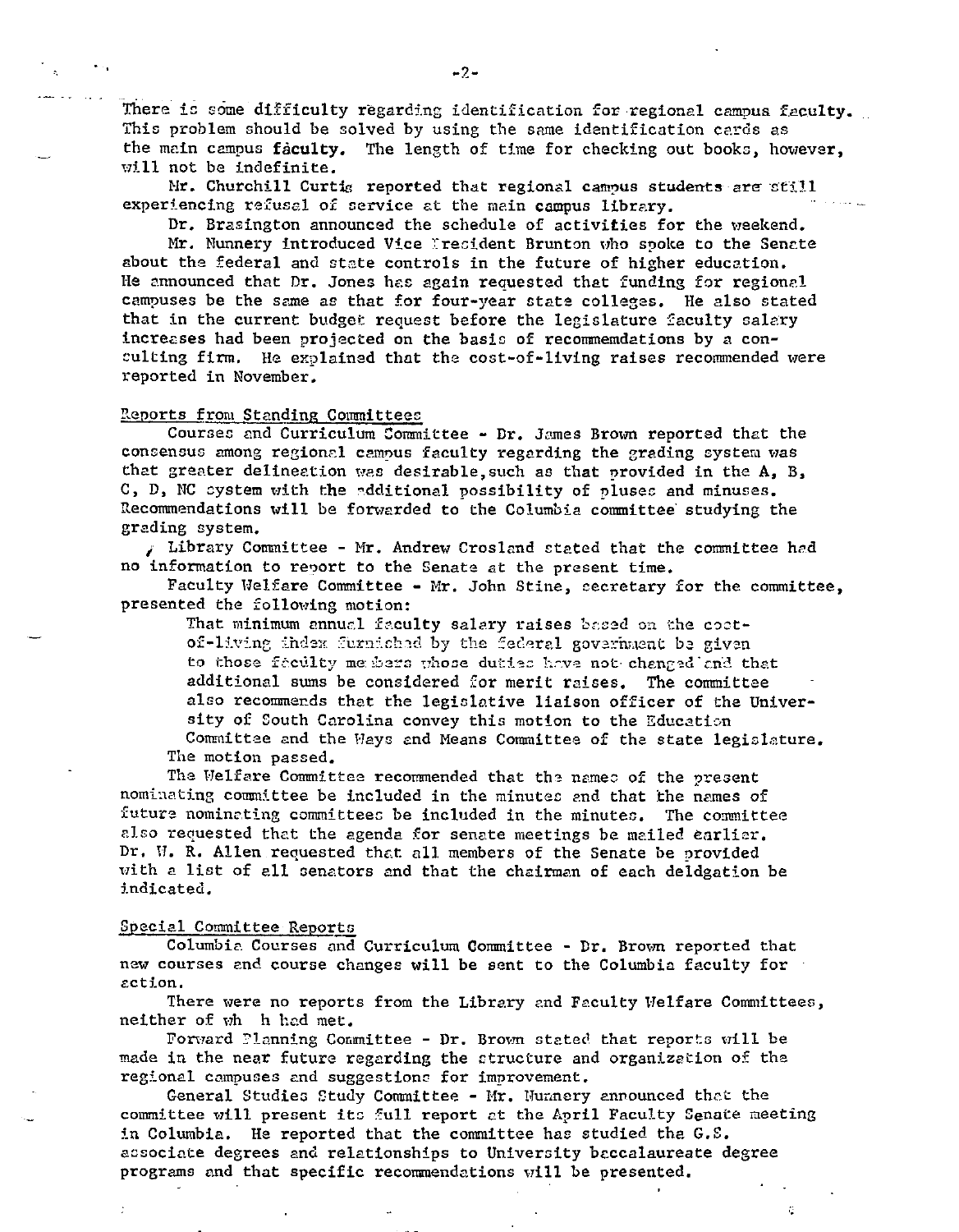Dr. Davis pointed out that Regional Campus Associate degree programs differ from General Studies Associate Degrees in that courses in the regional campus programs are baccalaureate level.

Reorganization and Restruction Committee. Mr. Nunnery reported that the committee is continuing its study of the structure and organization of the University and hopes to visit other university systems to gain further information.

#### Unfinished Business

The following motion from the Courses and Curriculum Committee (presented at the Feb. 22 meeting) was considered:

> That there be a revision in the Regional Campus Senate Committee Structure with the following suggested committees: (1) Financial Concerns (2) Rights and Responsibilities (3) Administrative **Assistance.**

On be'1alf of the Library Committee Mr, Crosland presented the ammendment to the above motion to substitute Intro-university Services and Communications Committee for committee (3) Administrative Assistance.

The Faculty Welfare Committee presented the following substitute motion:

> That the Chairperson of the Regional Campus Faculty Senate chair an ad hoc committee consisting of the chairmen of the present three standing committees to define, publish and

 $\mathbf{A}$ .

distribute to all faculty members the responsibilities of each of these three committees. We recommend that this be accomplished prior to the next senate meeting. In addition, after

distribution and evaluation of the report, then restructuring of the major standing committess be considered if applicable.

The substitute motion by the Faculty Welfare Committee failed. The ammendment to the original motion was voted on and passed. The ammended motion was voted on and passed,

## New Business

The nominees for the Senate officers for 1974-75 were again presented, and Mrs. Towler was elected to the office of Vice-Chairperson and Mr. Samaras to that of Secretary by unanimous consent of the Senate.

Mr. Nunnery appointed an *ad hoc* committee to study the Regional Campus Faculty Manual for clarification and Correction. Examples cited were contradiction of titles, duties, etc,, and conflict in policy and procedure. The members of the committee were named as follows: John Samaras, Chairman; Sam Greenley, and Linda Schwartz. The matter of alternate senators was also referred to this committee for study and recommendation.

The Regional Campuses have been asked to select a representative to the Committee to Study the Grading System. Dr. W. R. Allen was elected by acclamation,

### Announcements

Dr. Davis announced that the Personnel Office in Columbia may make permanent ID's at any time, Mr, Brunton asked that any problems regarding ID's be reported to him.

Mr. Nunnery reported that regional campus representatives on main campus committees now also have vote. He also commended Dr. James Brown.